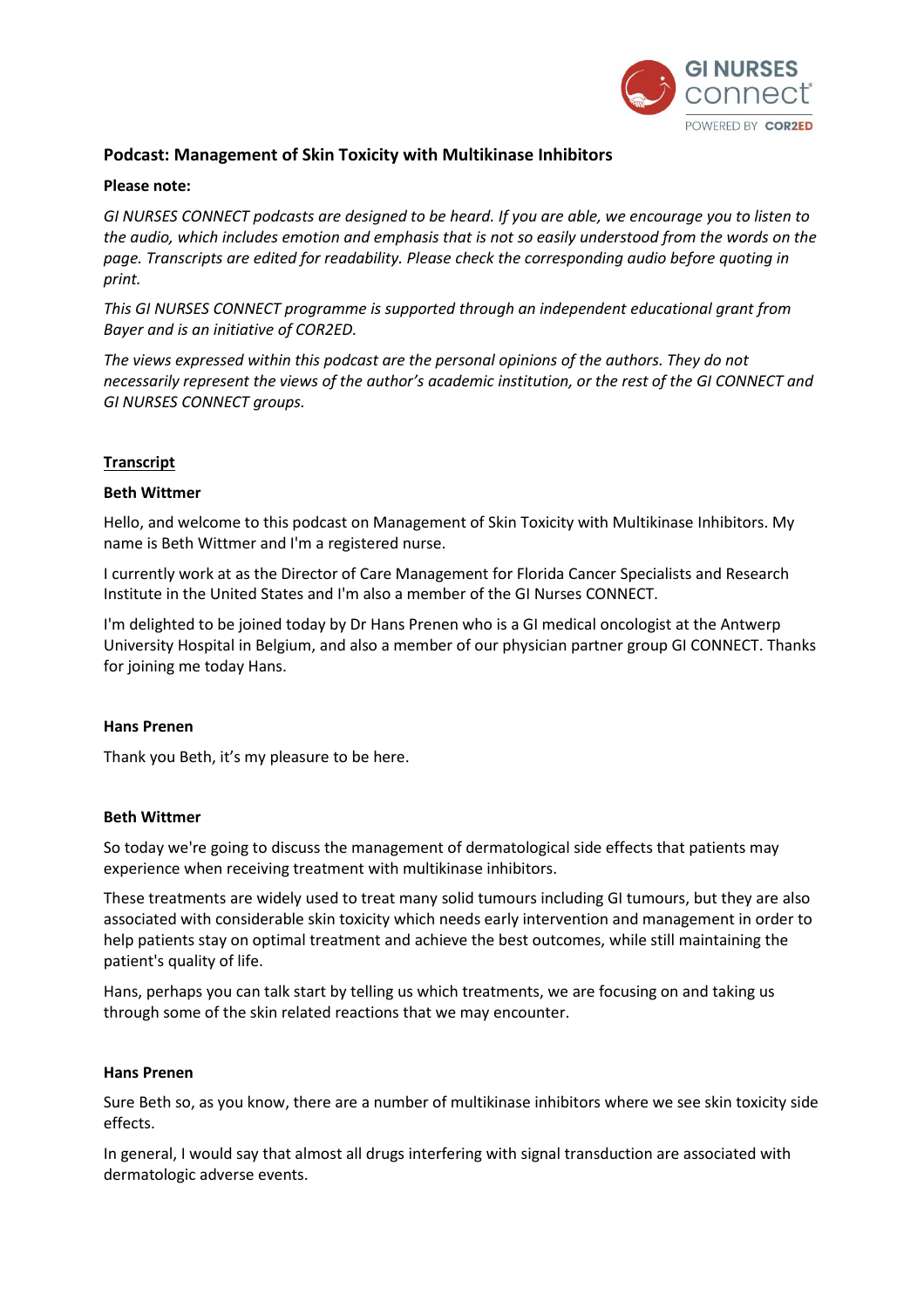

Some examples are the EGFR inhibitors both the monoclonal antibodies but also the oral small molecules.

VEGF receptor inhibitors such as regorafenib, sunitinib, cabozantinib and of course many, many more.

And these dermatological side effects can lead to a decreased quality of life and also cause dose interruptions which might affect the clinical outcome.

And the main objective, then, is to effectively treat and manage side effects and to keep patients on the treatment, whilst maintaining reasonable quality of life.

### **Beth Wittmer**

Exactly, thank you for that Hans. Perhaps we could start by discussing hand foot skin reactions?

I think it's worthwhile pointing out that these are different than hand foot syndrome, which is associated with chemotherapy. Perhaps you could tell us about how soon this tends to occur after starting treatment and how do you treat it?

### **Hans Prenen**

It's a very good question, because actually many people don't know this, but hand foot skin reactions is the most common cutaneous adverse events caused by TKIs and indeed it's different than the hand foot syndrome, which is commonly seen if patients are, for example, treated with capecitabine.

While hand foot syndrome presents with diffuse painful oedema and also redness of the palms and the soles, hand foot skin reactions are characteristically localised areas of pressure or friction on the skin, for example, the heels, metatarsal heads etc. And it appears quite quickly, I would say, in the first two to four weeks of treatment with TKIs. And importantly it's dose dependent which means, sometimes with higher doses, you can see more skin effects and with lower doses. And usually, the lesions when you look at them, they begin as bullae or blisters and then they develop into some focal hyperkeratotic callus-like lesions on erythematous base.

So it's very important that you're able to grade it so that you know the grading because it guides the approach to the treatment.

If you look in your book, your CTCAE book, you will not find hand foot skin reaction as its own category.

But then you have to look for palmoplantar erythrodysesthesia, (it's a complex term, I know, but I can't help, it's like that in the book) and you can use this to grade hand foot skin reactions.

Just to summarise how you grade it in general, we say grade one is minimal skin changes, grade two are skin changes with pain and also interfering with daily activities. Grade three is severe skin changes with pain and also limiting self-care so that's how you can make the difference between two grades, if it interferes with your daily activities grade two, if you're limited self-care it's grade three.

And what are the general principles of the management? Of course, as we know, in oncology prevention is the most important one. And how can you prevent it? By using moisturising creams, and of course minimise friction and pressure. You can also wear thick cotton gloves and socks at night, so you have less friction. And once you have a grade one, so as soon as you see some skin changes, you can use some kind of keratolytic creams, for example, topical urea 10%.

But one message here is that you can still continue the anti-cancer agent, so it doesn't have to be stopped. As soon as it is a grade two I advise to use topical steroids. And in grade three I would hold the multikinase inhibitor for at least seven days or until there is a bit a better effect on the skin toxicity and then you can, for example, resume at a lower dose.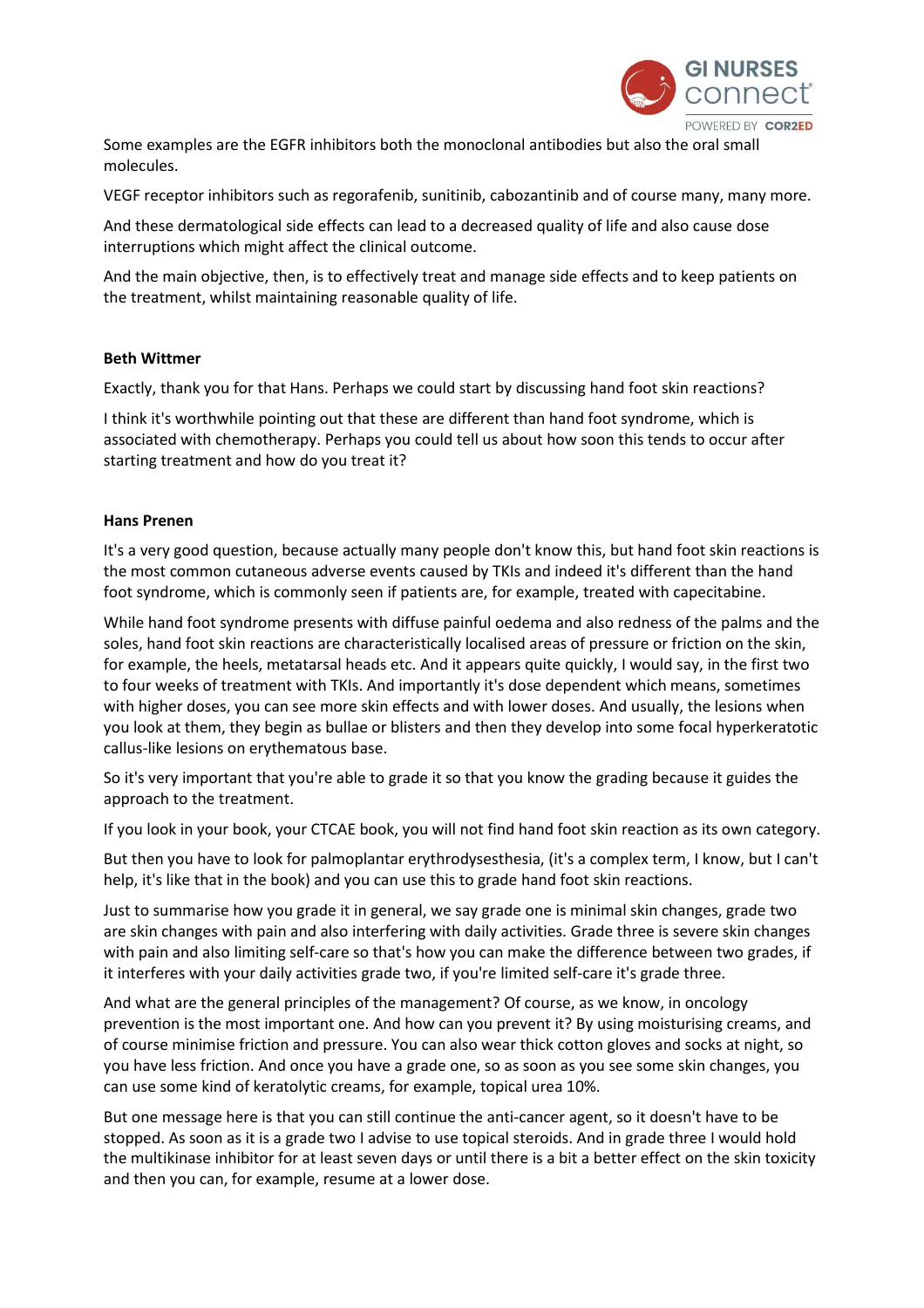

Also, one important message is don't forget to treat the pain, because often it is very painful, so you can use anti-inflammatory drugs, you can use topical lidocaine. Some people even need morphine to treat pain. And, of course, be alert for lesion infection.

I think it's also important to mention that some studies have looked into dose management to avoid skin toxicity and one good example is the ReDos study with regorafenib in patients with metastatic colorectal cancer, so these patients were randomised between different regorafenib dosing strategies so either you can use a dose escalation strategy where you start with a low dose, for example, 80 milligrams and then you go up until the maximum dose if well tolerated or you go immediately to the full dose. I think as soon as this study was published a lot of GI oncologist try to implement this and start with the low dose to 80 milligrams and then go higher and say go 120, for example.

If they tolerate well not too many skin toxicity, they can go to a higher dose, but I think this flexible dose regimen is something really innovative and novel as we've never done this before in any drug that we used in oncology.

# **Beth Wittmer**

Excellent points Hans. Here, we would alert our providers of any grade changes, but would certainly bring them in on anything that's at or above a grade two so that immediate action can be taken as well.

Another common problem patients experience while receiving treatment with MKIs is rash. Can you just can you describe the different types of rash that a patient may develop and how would you manage that?

# **Hans Prenen**

That's a difficult question as a non-dermatologist, but in my head, I see usually two types of rash, and then I would say, on one side, you have the acneiform rash or the papulopustular rash.

I think you all well know this as the rash that is happening when treated with EGFR inhibitors.

It typically begins within one/two weeks of treatment initiation, and it also gradually subsides over a few months so.

The lesions are typically on the face, scalp, chest and back, but usually not on the extremities, so this is important.

So what are the measures there? I think most people know it, but I will just summarise them.

I usually tell people when they have babies, they should treat their skin, as they would treat the skin of the baby so avoid frequent washing with hot water, aggressive soaps, excessive sun exposure and use a lot of moisturising cream. So these are preventive measures that can avoid a lot of skin toxicity.

Second, you can use oral antibiotics there's a big debate about this, whether we should use prophylactic or not with tetracyclines. For example, we use minocycline 100mg. We use prophylactic, but we can discuss for hours, I think about whether to use it up front, or as soon as you see symptoms, and as soon as you have a grade one I tend to use metronidazole cream locally. And if you go to grade two I administer a higher dose of minocycline, if not already used and grade three usually topical steroids.

My main message is that usually, when I tend to use steroids, I try to also ask the advice of a dermatologist if available.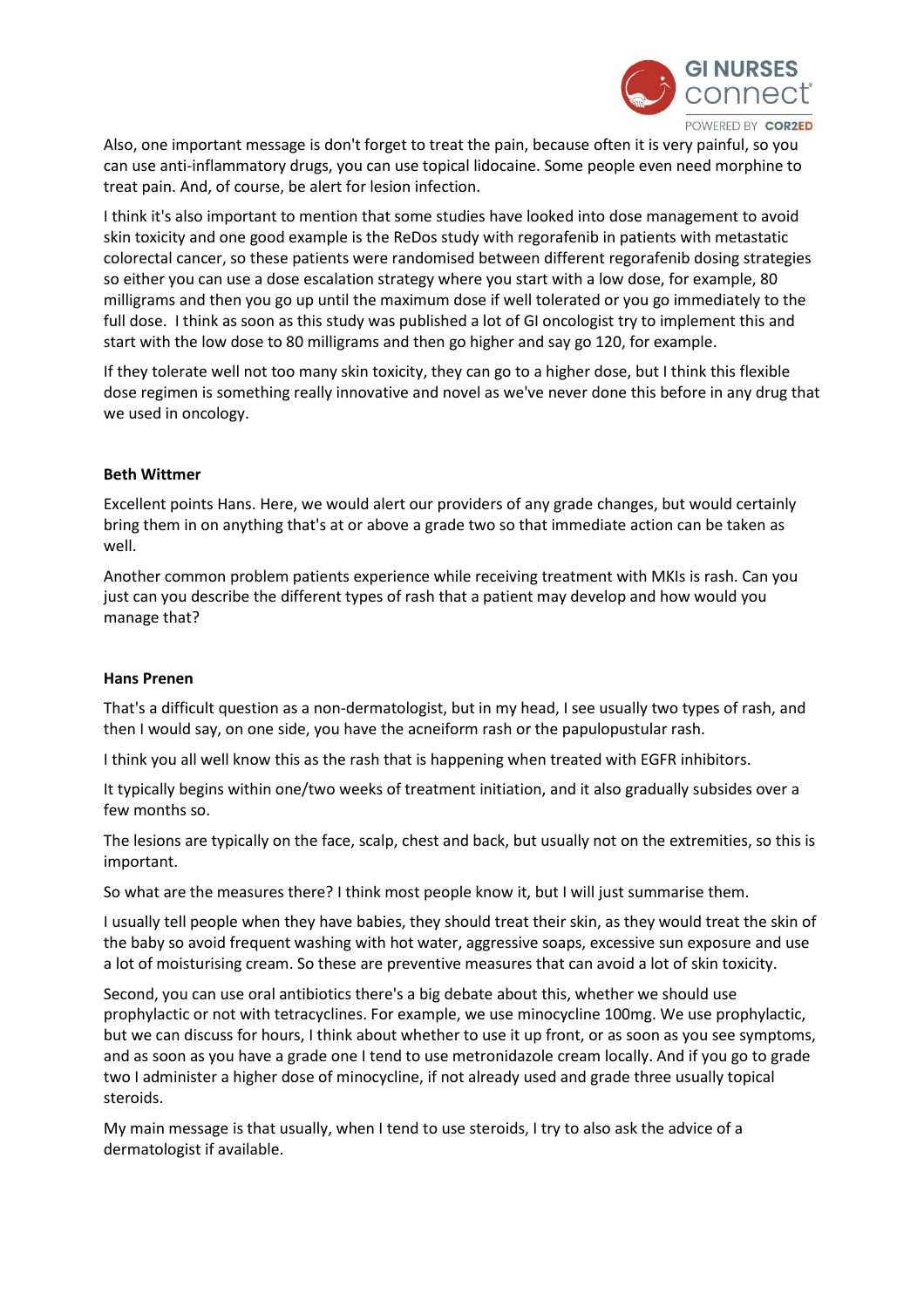

I told you that I have two types of rash that it's in my mind, one is the acneiform rash, and the second one is the maculopapular rash.

This occurs very early, one to three weeks after treatment initiation and it's frequently dose dependent. And the incidence can be reduced in subsequent cycles so usually, the more you give of the drug the less you see this skin toxicity. Usually it's also tends to disappear without treatment in less than two months so it's not that bad and I think you only have to treat it with topical steroids when the patient complains that it's itching or when it's too bad.

Again, the same rules: grade one just use, for example, something locally or menthol cream; grade two add steroids; grade three refer to dermatologist. So I think in general, the rules apply for any type of rash.

# **Beth Wittmer**

Absolutely, and I think it's important to proactively educate patients, not to treat the rash at home as though it was acne.

Definitely, increase the use of moisturiser as opposed to drying up the rash with an acne treatment and, as you well know, and if left uncontrolled it may lead to an opportunistic infection in the lesions.

Patients can also present with dry skin, which is flaky, dull, scaly and itchy. What are your recommendations for managing this Hans?

### **Hans Prenen**

Well there's a beautiful name for this, it's called xerosis or you can call it xerosis cutis.

And it often leads to itching, so the most of the complaints is itching because of the dry skin.

And it appears quite late, approximately two/three months after initiating treatment. But it's usually reversible and it generally doesn't require treatment discontinuation but a general measurement is use moisturising cream.

And maybe something for our listeners it is very important that once, a dermatologist told me, I asked the question 'is the most expensive cream also the best one?' and he said, this is completely not true. So the patient has to use the cream, which he likes so if he or she likes a certain cream, feels good, likes the perfume, whatever, that's the cream he or she needs. So do not buy an expensive cream for moisturiser, so that's an important message.

# **Beth Wittmer**

That's a great, great point. And Hans these treatments can affect the hair and the nails as well, in particular alopecia can significantly affect a patient emotionally and impairs their quality of life. How do you manage these side effects?

### **Hans Prenen**

I fully agree, unfortunately, there is no good treatment for alopecia and, to date, there are also no specific pharmacological interventions that have demonstrated enough activity in randomised trials to justify the general use to prevent MKI associated alopecia. So the good thing is that it's a reversible, let's say two/three weeks after stop of the multikinase inhibitor.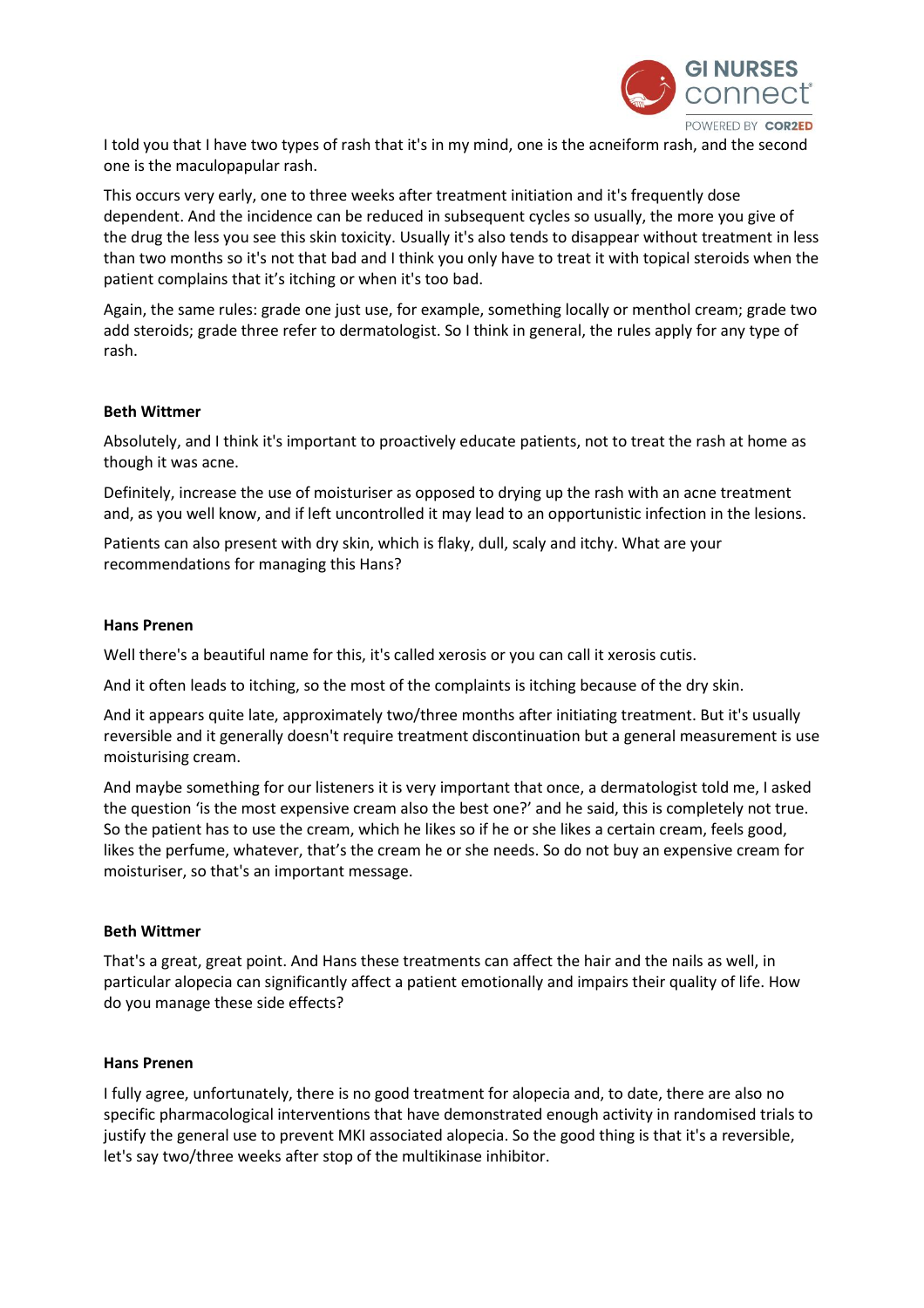

But the only thing I can advise is don't be too aggressive with your hair, because some women ask, 'okay, can I colour my hair?' and we always advise not to do that, and once a hairdresser told me that it's a bit toxic for the hair. So everything that is not good for the hair, aggressive shampoos etc., it's also better to avoid once you want to avoid alopecia. But there's no fantastic drug for this.

The second thing are the nail changes and that's something I have to warn the listener, because that's usually a severe problem.

The best is to avoid, of course, and once you see this nail toxicity, you have to withhold your multikinase inhibitor treatment when necessary and I would advise to refer always to a dermatologist when you see this nail toxicity, because there are certain treatments like topical steroids, calcineurin inhibitors, anti-microbial soaks etc, but usually I refer them to the dermatologist because they are very difficult to treat.

### **Beth Wittmer**

That makes sense, absolutely. So we also see that these treatments can cause adverse mucosal changes which can be very troublesome for patients as well.

### **Hans Prenen**

Yes, the stomatitis, as you say, can be very unpleasant and they have symptoms of oral pain, dry mouth, dysaesthesia even, ulcers etc. And the mechanism, why this happens with multikinase inhibitors is actually unclear, but it may be related with poor healing of the micro trauma, especially when you use anti angiogenic agents.

And the treatment is mainly preventive. So if I can give one message to the listeners, I would say, rinse your mouth every time that you have eaten something, even if you eat something in between, rinse the mouth. And then people often ask 'okay, should I rinse with water, should I rinse with sodium bicarbonate, should I rinse with whatever' and then I usually tell them it doesn't matter as long as you rinse it that there is no food that stays in your mouth.

Also your mouth hygiene. See the dentist before starting treatment, but these are also the general rules that we tell our patients when we treat with chemotherapy to avoid oral mucositis.

### **Beth Wittmer**

Excellent advice. Hans I'm interested to hear what your views are as to whether or not we should take a proactive or reactive approach to prescribing treatment for skin related adverse events.

### **Hans Prenen**

Yes, we discussed already the proactive approach of giving minocycline, for example, for anti EGFR toxicity or using hydrating creams.

I'm a big fan of prevention in general. So I think prevention is always better than once you have problems and then you have to treat them. It's easier to prevent than to treat.

So I always give my patients also ready a prescription, as most drugs are oral and they go home and the skin tox starts, usually it's on the weekend, or when they cannot reach a doctor and then they have already all these things at home and I tell them if you have this kind of symptoms start with that etc. I think the best approach is the preventative approach.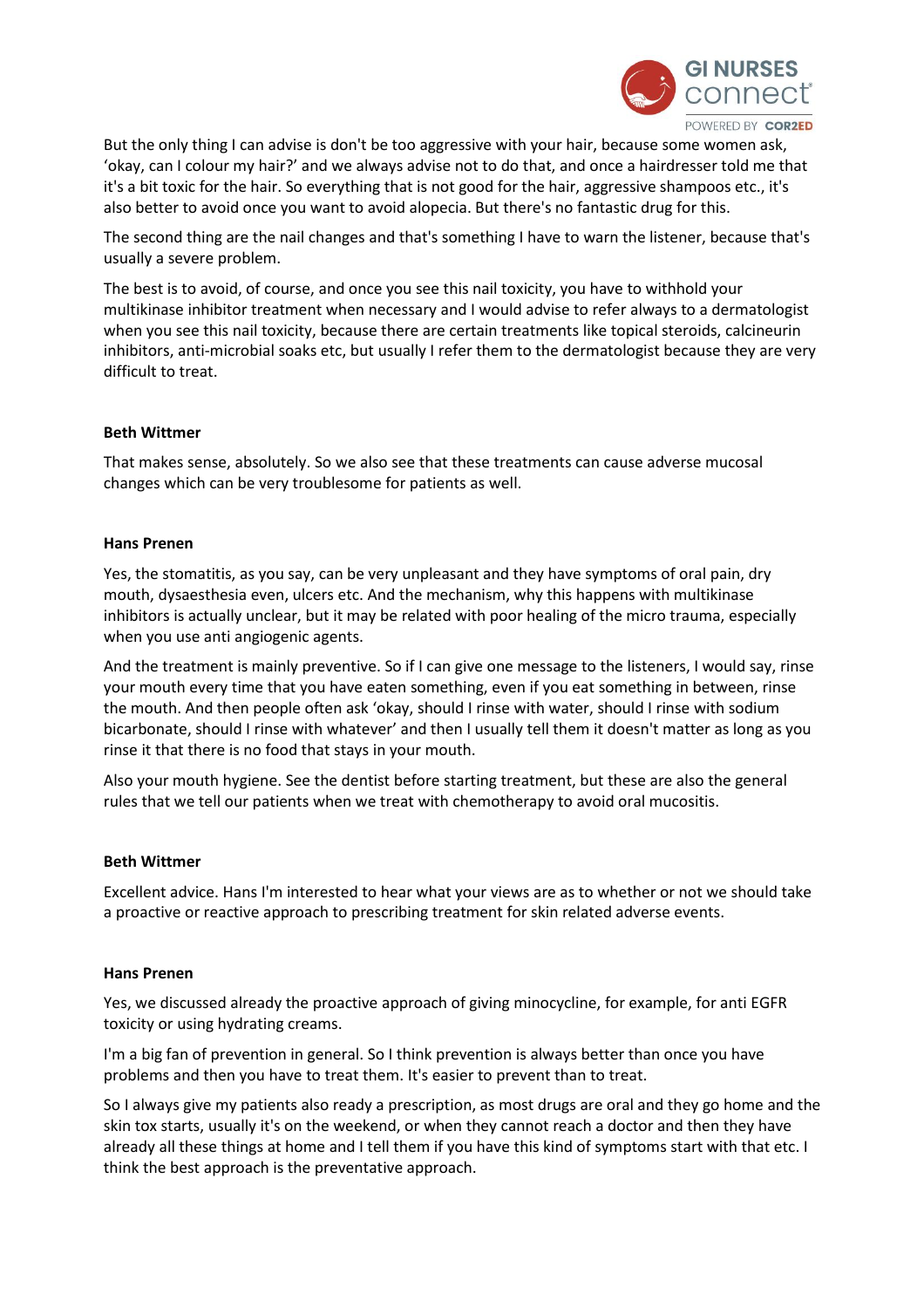

### **Beth Wittmer**

Very proactive, I like that. I know everyone may take a different approach in that regard and it's great for a patient to have easy and early access to topical treatments.

So Hans, are there any indicators that a patient may be at a higher risk of experiencing these skin related toxicities than others?

### **Hans Prenen**

Well actually there is some data to suggest that these skin toxicities may indicate that the patient is responding.

So this is good news, because when you have patients that show skin toxicity, you can tell them, 'okay it's a good sign'.

And we saw this with patients who are treated with an anti EGFR, both in lung, head and neck, colon cancer, but it's even described in papers when they were treated multi TKI inhibitor regorafenib. That the more skin tox that you had the more effective the drug. So this way you can maybe motivate the patients also to continue the treatment.

So Beth, maybe I can ask you a question as well? So now we've discussed the various skin related side effects the patient may experience. But what do you consider to be the role of the nurse versus the physician in helping the patient manage these?

### **Beth Wittmer**

Sure, yeah I'd be happy to talk about that. The nurse role is primarily to support the patient and educate about the potential adverse events and it's also important to maintain a close relationship and open communication with that patient.

And this facilitates early detection of side effects and quick action to resolve them. And patients are generally more comfortable with reporting AEs to a nurse than a physician, I think it's mostly that they don't want to be a bother to their physician.

And for myself the company that I work for, we provide care management services, so our nurses, are in a community setting. They have remote contact with patients to discuss drug toxicities and also provide guidance on how to manage these AEs.

For our company each nurse is assigned to approximately 200 to 225 patients and currently they provide monthly touch points with the patient to check in with them. And their goal is to average about 10 to 15 patients a day, but we also strongly encourage those patients to call us at any time with concerns. And we provide 24-7 support with a nurse on call after hours and on the weekends and holidays.

And then we have connection directly with their physician. So if they are experiencing side effects that need managed, then we are able to get those answers that we need. And our nurses are also using clinical pathways to advise the patient regarding skin related side effects.

If something falls outside of the scope of care again the nurse connects with the medical oncologist or the nurse practitioner in our clinics that are in the Community, setting.

And it's also the goal that the nurse works with the oncologist for referrals to dermatology, if appropriate. The goal is to prevent the patient from unnecessary trips to the emergency room.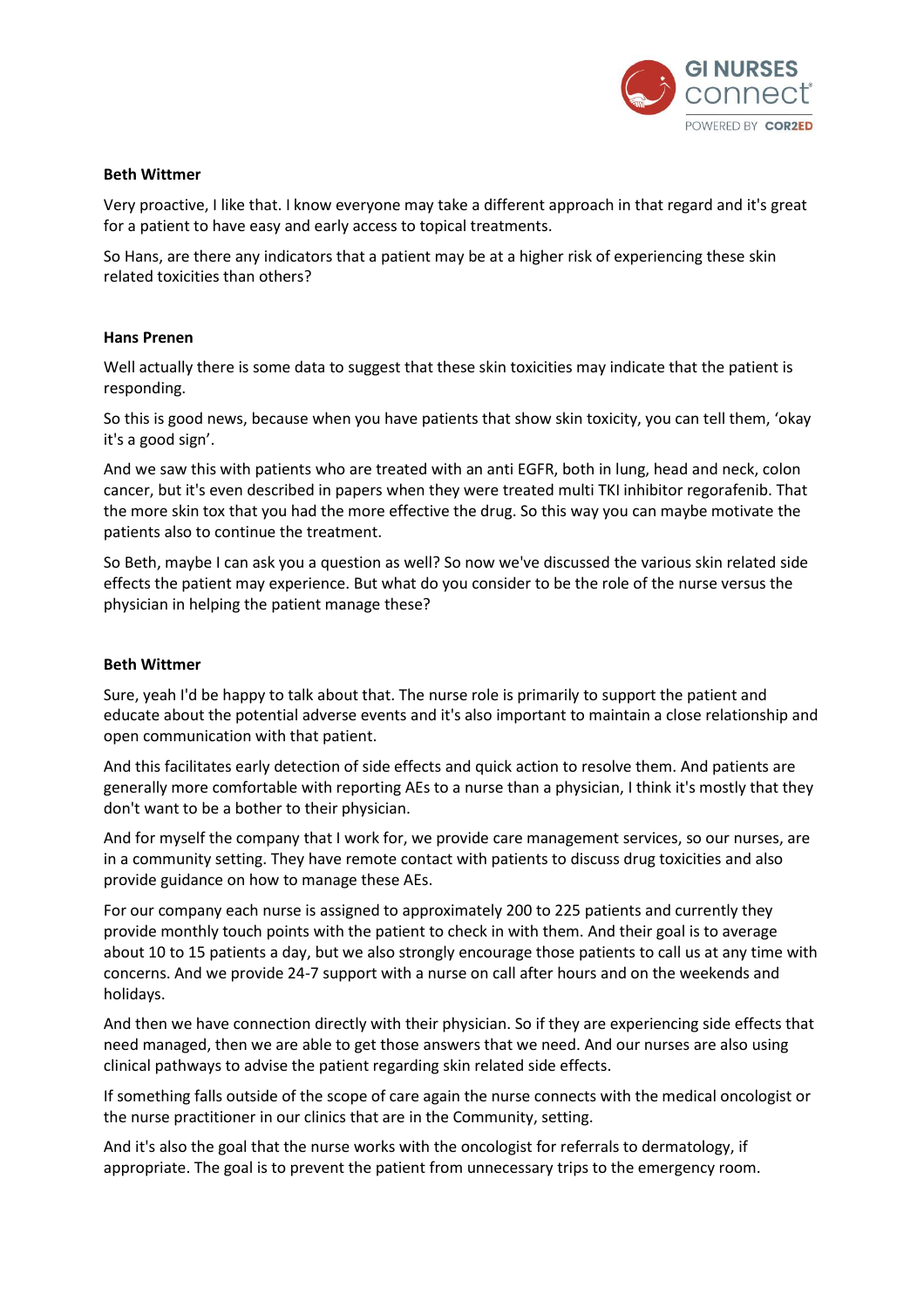

And a Nurse Navigator's role in the US is really to be the conduit, to help collaborate the care needed.

In most countries outside of the US and UK the nurse is not able to manage dose adjustments or referrals to other supporting specialists, such as dermatologists themselves.

And I think it's important to note that the nurse has a key role in recognising certain drug related toxicities and knowing when to escalate these to the patient's oncologist or other members of the multi-disciplinary team.

So Hans, I'm interested to hear whether the physician and nurse work differently to this in Europe.

# **Hans Prenen**

Maybe I can't speak for the whole of Europe, but I can speak about Belgium. We don't follow a specific schedule for following up to patients for adverse events.

We don't follow up proactively but patients usually contact a nurse when they experience issues. So we give a card to them with where it's the contact info of the nurse, and as soon as they have some problems they can contact the nurse.

If the nurse feels that she or he is able to help the patient, there is no intervention of a doctor. But when the symptoms get worse, the nurse usually asks the approval of the oncologist to send the patients, for example, to the dermatologist. So she has a lot of freedom to do that, but there are no specific ways of arranging, and it can be different in one hospital to another one.

So you talked about the importance of educating the patients about these side effects Beth, but what routine skincare do you advise, usually that you provide patients to help prevent these adverse skin reactions?

# **Beth Wittmer**

Yeah we advise on several key points like: avoiding topical products with fragrances or, most importantly, with alcohol in them; using mild soap and water for routine bathing; a cream based moisturiser; broad spectrum sunscreen with SPF of 30 or higher.

And for hand foot skin reactions: remove the calluses prior to treatment; making sure that their shoes fit well, they're not too tight; also using cotton or bamboo socks; and wearing gloves for housework and gardening.

And regarding mucositis or stomatitis. As you mentioned, good oral hygiene, using a soft toothbrush or a swab, saline mouthwash, you mentioned about rinsing after eating also very important. We also give tips like avoiding hot, spicy or acidic foods as these may exacerbate those symptoms.

And, lastly, to avoid biting their nails and avoid cutting them too short to help prevent nail reactions or infections.

We've had a great discussion today Hans. Perhaps you could summarise the key points for our listeners?

# **Hans Prenen**

I think there are three key points. One, prevention is the best treatment. Two, explain the potential cutaneous side effects to your patients so how they can be recognised and when to contact your physician or nurse care. And three, closely collaborate with a dermatologist as these cutaneous side effects are very common phenomenon.